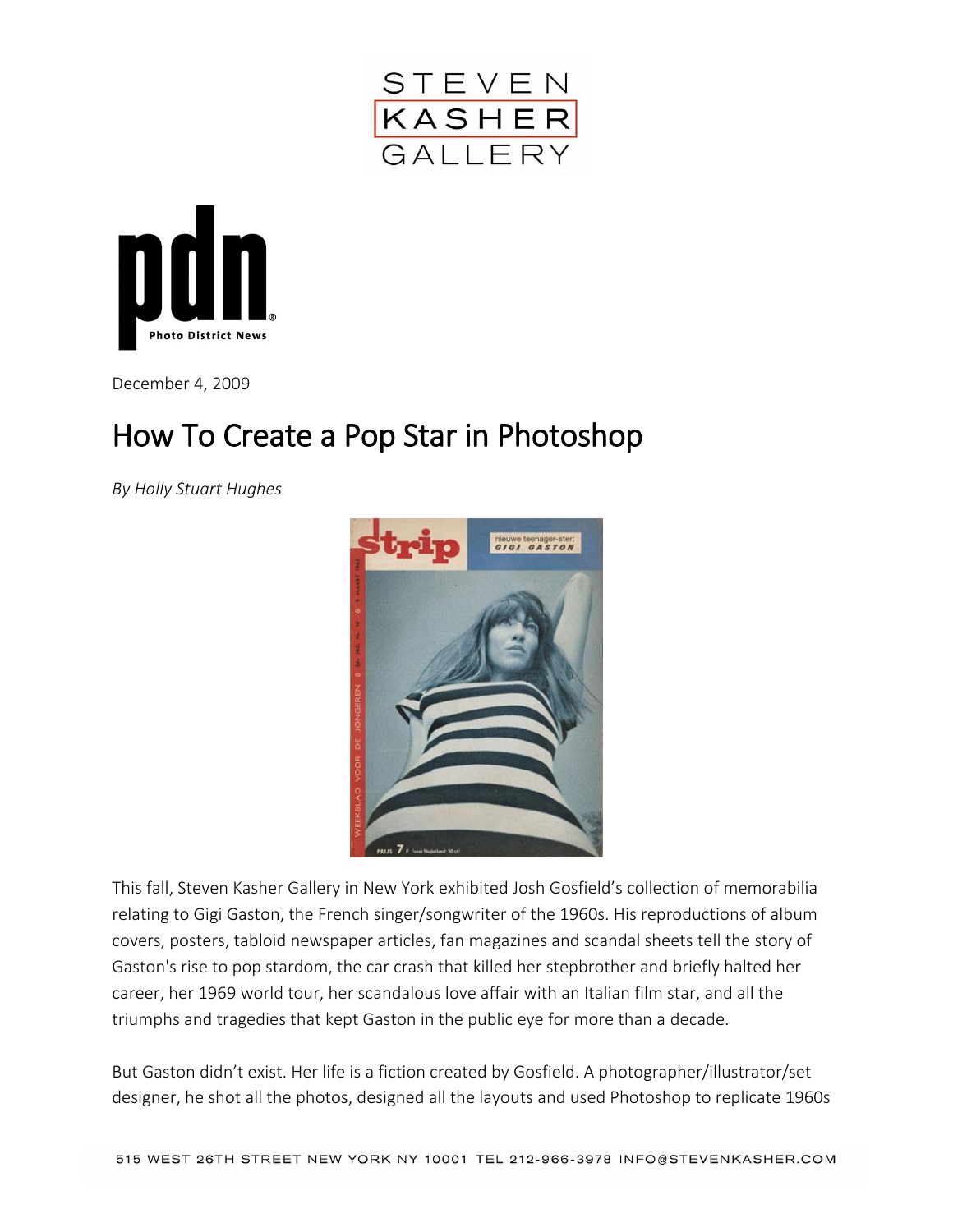

printing techniques and apply signs of wear and tear to the images so successfully that many gallery visitors believe Gaston is real.

"A gentleman had looked around the exhibition and as he was leaving, he said, 'I've always been such a fan of Gigi,'" notes gallery owner Steven Kasher. "Someone might say, 'I forgot all about Gigi.' " Gosfield's art, Kasher says, "plays tricks on people's memories."

Gosfield says the project, which took more than a year to complete, grew out of his curiosity about how a star's public persona is created and disseminated. "What I'm creating is an archive as it would have been created by the media machinery," he explains. "It's a record of the way we, the public, experience stars. We don't live next door to Angelina Jolie. We experience her in the supermarket line." Gosfield decided to tell the story of one celebrity's life entirely through images fed to the public, "with no behind-the-scenes information that the media didn't have."

Rather than having Gigi Gaston be a one-hit wonder, he wanted to show how her portrayal in the media evolved over the years. He imagined "a combination of tragedy and bad behavior" that kept her on the cover of magazines and in newspapers from the mid-Sixties through 1972, when she does a *Rolling Stone* interview looking back on her time in the limelight. Says Gosfield, "Depending on where her public persona was at the time, I would make a decision: In what media is she being portrayed, how is she being photographed, and then what is the design going to be like."

He roughed out a story about a singer / songwriter on the ye-ye scene, a now obscure French music genre of the 1960s, loosely basing her life on the actual careers of ye-ye stars Francoise Hardy and Sylvie Vartin. Sometimes his inspiration for plot twists came from the models he cast. For example, once he chose Bulgarian-born model Elisaveta Stoilova to portray Gaston, he decided she was a Roma who had escaped from Bulgaria to Greece as a girl and was adopted into a French convent. He originally planned to make her second boyfriend, Giorgio, a fashion photographer modeled on the David Hemmings character in *Blow Up*. Then, Gosfield says, "When the guy who played Giorgio came in, he was such an actor with a beautiful vanity about him, he didn't feel like a photographer." Instead, he made Giorgio, played by model Gerald Keyser, an Italian film star whose extramarital affair with Gaston becomes tabloid fodder.

While creating a persona for his imaginary star, Gosfield himself took on different characters. "I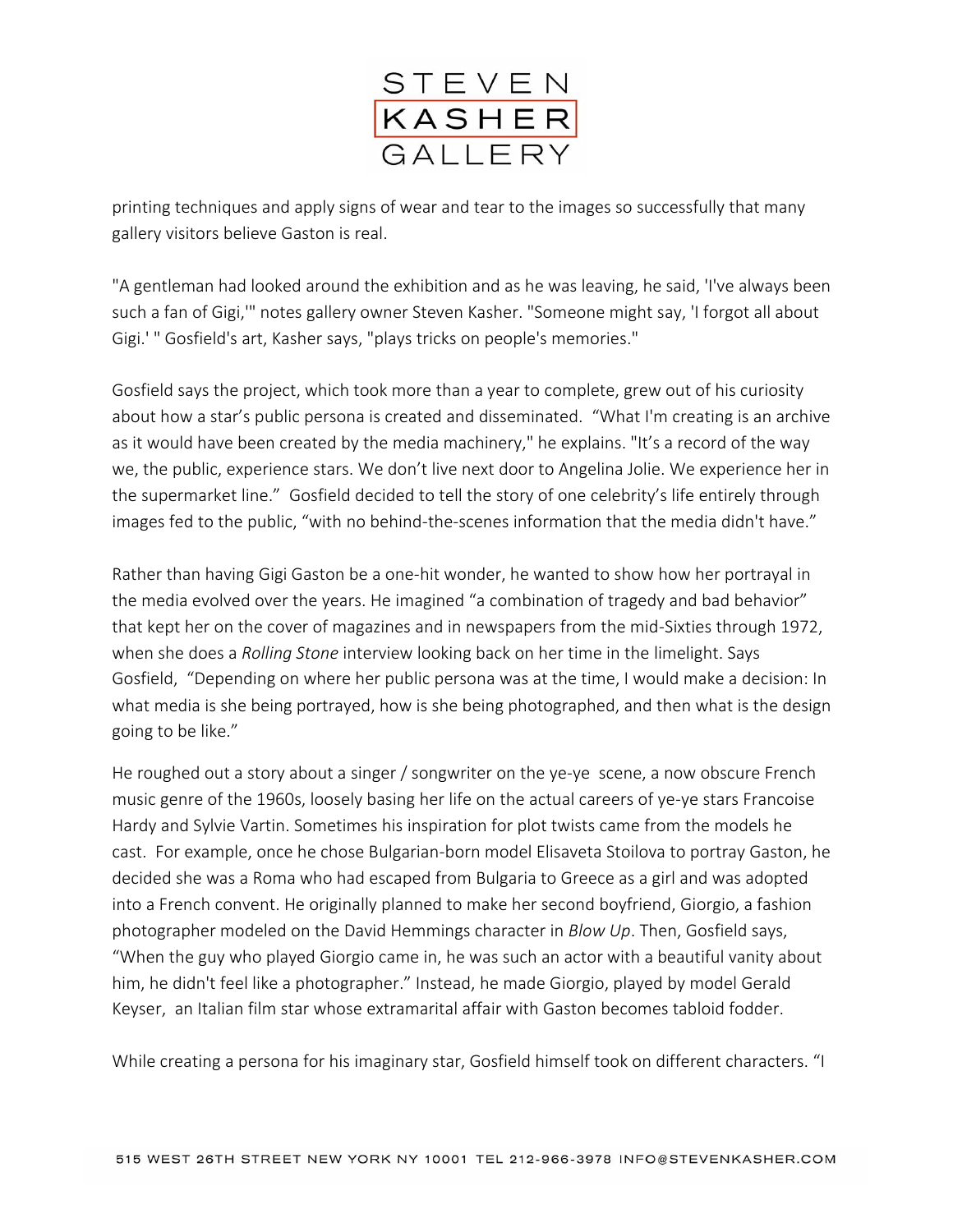

would be saying to myself, 'I'm a paparazzi photographer in Paris in 1964,' or 'I'm laying out a scandal magazine in Italy in 1968,'" he says. "I loved being able to wear all those hats."

Overnight, Gaston is transformed from a romantic heroine into a home wrecker after a paparazzo catches her in the arms of the married actor on a beach in Capri. Gosfield shot the paparazzi photos in a studio with his Nikon D300; using Photoshop, he added his own landscape photos as backdrops. To make them look like they had been shot with a long lens and then enlarged in a tabloid, he converted his image files to black and white, reduced their size and resolution, then blew them up to 300 percent, "so the amount of detail left was miniscule."

After Gaston and her film star lover have a baby, Gosfield figured he would need "the glamour baby shot," a classic image for celebrity magazines then and now. Gosfield says, "There's usually some attempt at making them look casual, but the parents are so styled out it's essentially like a studio shot." (Gosfield, a parent himself, says these are the kind of celebrity images that make any ordinary person who is coping with a newborn feel bad about themselves.) The headline "C'est Un Garcon!" ("It's a Boy!") appears over photos Gosfield staged in a bed and breakfast he chose for its brass bed frame.

Gosfield also created an ad for Gitanes cigarettes and a Harper's Bazaar story using Gaston as a model. "I said, I want to shoot a photo like she was shot by Avedon. At first, I thought, that's a pretty audacious thing," he admits. He intensively researched the work of the great fashion photographers of the mid-Sixties. "I was shocked to learn they used basically one light. These beautiful covers are amazingly simple to shoot, though they're not simple to style. They took tremendous creativity, but the technical aspect was simple."

Once he had designed layouts, Gosfield worked meticulously to recreate half-tone, two-color and other printing techniques using filters in Photoshop. He explains, "I spent a lot of time with a loupe studying old publications," noting how ink sits on the surface of different kinds of paper, or how color would sometimes print slightly off register. The most common printing techniques of the time, he explains, involved cutting masks to create areas where color would have been added to halftone images. Gosfield mimicked the technique in Photoshop. "I might use different techniques to cut a mask in Photoshop that would represent that physical mask, and be transferred to one of the CYM layers as if it was a printing plate."